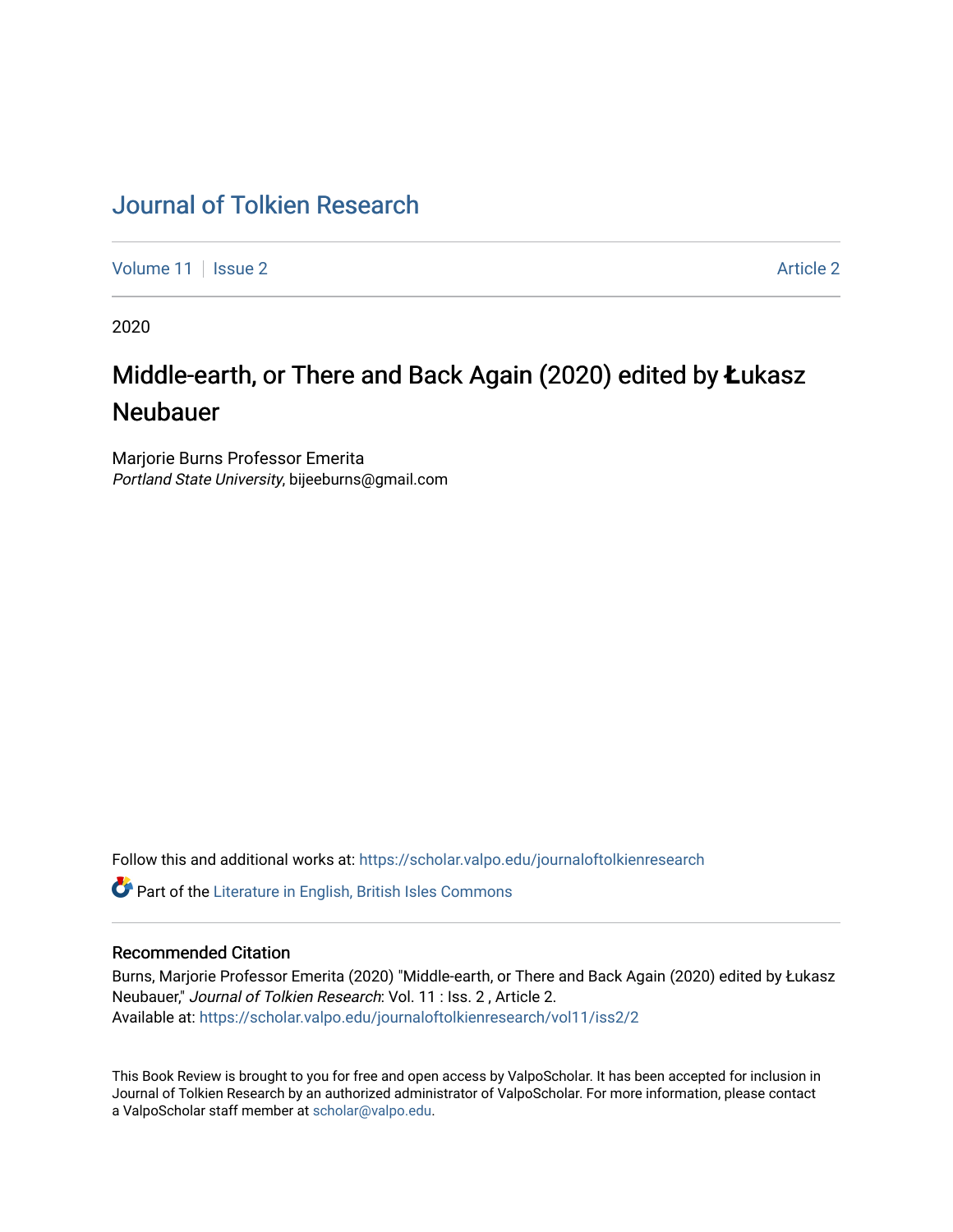*Middle-earth, or There and Back Again*, edited by Łukasz Neubauer. Zurich and Jena: Walking Tree Publishers, 2020. [6], iv, 137 pp. \$19.95 (trade paperback) ISBN 9783905703443. Cormarë series no. 44.

*Middle-earth, or There and Back Again* (a book with titles on the long side and essays on the short) is not trying to take the world of Tolkien scholarship by storm or to set it in new directions. What it does, mostly and best, is fill in gaps, expanding on what is known about Tolkien through new observations presented in convincing and memorable ways.

The book is edited by Łukasz Neubauer, whose essay, "'You cannot pass': Tolkien's Christian Reinterpretation of the Traditional Germanic Ideals of Heroism and Loyalty in *The Lord of the Rings*," is the second in the collection and one of the best. Neubauer argues that Gandalf's sacrifice at the Bridge of Khazaddûm serves as a correction to Byrhtnoth's arrogant decision in *The Battle of Maldon* (an argument substantiated by Tolkien's own work, "The Homecoming of Beorhtnoth Son of Beorhthelm"). In the medieval poem, Byrhtnoth places himself and his people in grave, unnecessary danger by allowing the enemy safe passage over a narrow causeway separating two armies. In *The Lord of the Rings*, there is only a narrow bridge between the Fellowship and a vast gathering of trolls, orcs, and a Balrog on the other side. Gandalf's choice to sacrifice himself and face the enemy on his own allows the rest of the Fellowship to escape. In both accounts (Neubauer writes) "the passageway is held by exactly the same number of three men" (29).

Neubauer cites other sources of influence as well. These can be summed up by the following: "The characterisation of Gandalf's heroics in Moria is therefore a broad, multifaceted concept that encompasses a number of different issues, from the sheer pragmatism of military leadership and management fashioned by Tolkien's dramatic experience during the First World War to the writer's private notion of personal morality which stemmed from his strict adherence to the Roman Catholic faith" (34).

The opening essay in the collection is Michał Leśniewski's "Tolkien and the Myth of Atlantis, or the Usefulness of Dreams and the Methodology of Mythmaking." As Leśniewski points out, variations on the Atlantis myth, with it moral implications, appear throughout Tolkien's writing from "The Lost Road" to "The Fall of Númenor."

In a section on Tolkien's personal life, Leśniewski mentions not only Tolkien's recurring flood dream (a dream shared by his son Michael) but suggests possible reasons for why this dream occurred. One possibility is the voyage Tolkien made from Cape Town to England at age three. Another possibility (one suggested by John Garth) is the time Tolkien spent at Withersea, recovering from trench fever and witnessing massive, damaging sea storms. Leśniewski then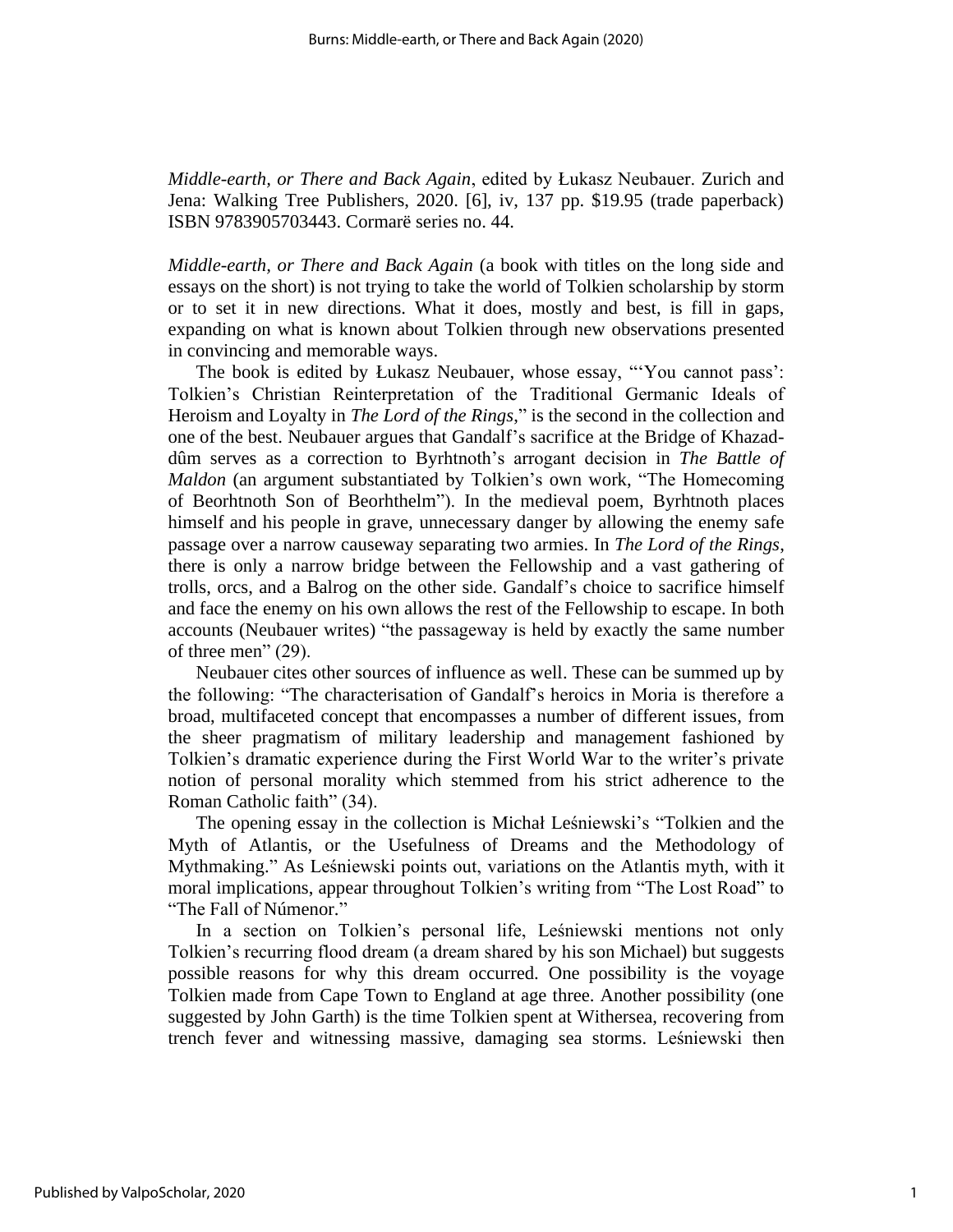proposes an observation of his own: that clouds along Signal Hill in Cape Town will at times create the illusion of a gigantic wave. This, Leśniewski proposes, may have been witnessed by the young Tolkien before his departure on the *SS Guelph*.

Leśniewski then brings up and explains in detail the increased attention the Atlantis myth received during the twentieth century. Tolkien would unquestionably have been aware of any developing research and approaches to the myth, all of which no doubt increased his interest and influenced his use of the story. That the drowning of Atlantis is considered to be mythology would make no difference to Tolkien. He believed history and myth to be equally important and equally useful for his own invention.

Barbara Kowalik's "Tolkien's Use of the Motif of Goldsmith-craft and the Middle English *Pearl*: Ring or Hand?" contends that Tolkien's mixed feelings about craftmanship may have come—at least in part—from the Middle English *Pearl*, a poem Tolkien knew well and one that influenced his writing in small and larger ways. Kowalik points out that numbers of biblical significance found in *Pearl* are matched by numbers in *The Lord of the Rings*; these include the number of guests at Bilbo's farewell party, one hundred and forty-four or twelve dozen. Twelve itself is of biblical and *Pearl* importance, and 141 is (as Bilbo points out) the sum of his and Frodo's ages. Even more important is the symbolism of jewels in both *Pearl* and Tolkien's fiction. In the medieval poem, a pearl (symbolizing a precious, deceased child) works much as lost, precious items do in Tolkien's literature. A sense of ownership comes in; and like Fëanor in Tolkien's legendarium, the one who loses a precious gem fails to look beyond the item itself and succumbs to misdirected desire, to envy and pride (though the stages of corruption Kowalik sets out are more complex than this).

With rings (traditional symbols of power) the potential for a created item to dominate the craftsman (or the owner) is especially powerful. What matters here, Kowalik claims, is the difference between ring and hand, the one limiting and artificial, the other unhampered and natural. In *The Lord of the Rings*, this is best exemplified by Frodo's and Sam's response when Galadriel puts on the Ring. Frodo (himself tempted) sees the Ring on her hand; Sam (more innocent) sees only "a star" shining through her fingers—all of which makes good sense in relationship to *Pearl*.

Bartłomiej Błaszkiewicz's "J.R.R. Tolkien's *The Fall of Arthur* in the Context of the Medieval Tradition of Romance" addresses the difficult subject of Tolkien's unfinished alliterative poem. Is it merely juvenilia? Is it worthy of study in its highly unfinished state? Does it add anything significant to serious Tolkien scholarship? "In other words," Błaszkiewicz writes, (making me laugh) "it is arguably a credit to both the Arthurian tradition and the work of J.R.R. Tolkien that neither particularly need *The Fall of Arthur* to enrich them" (72). And yet, at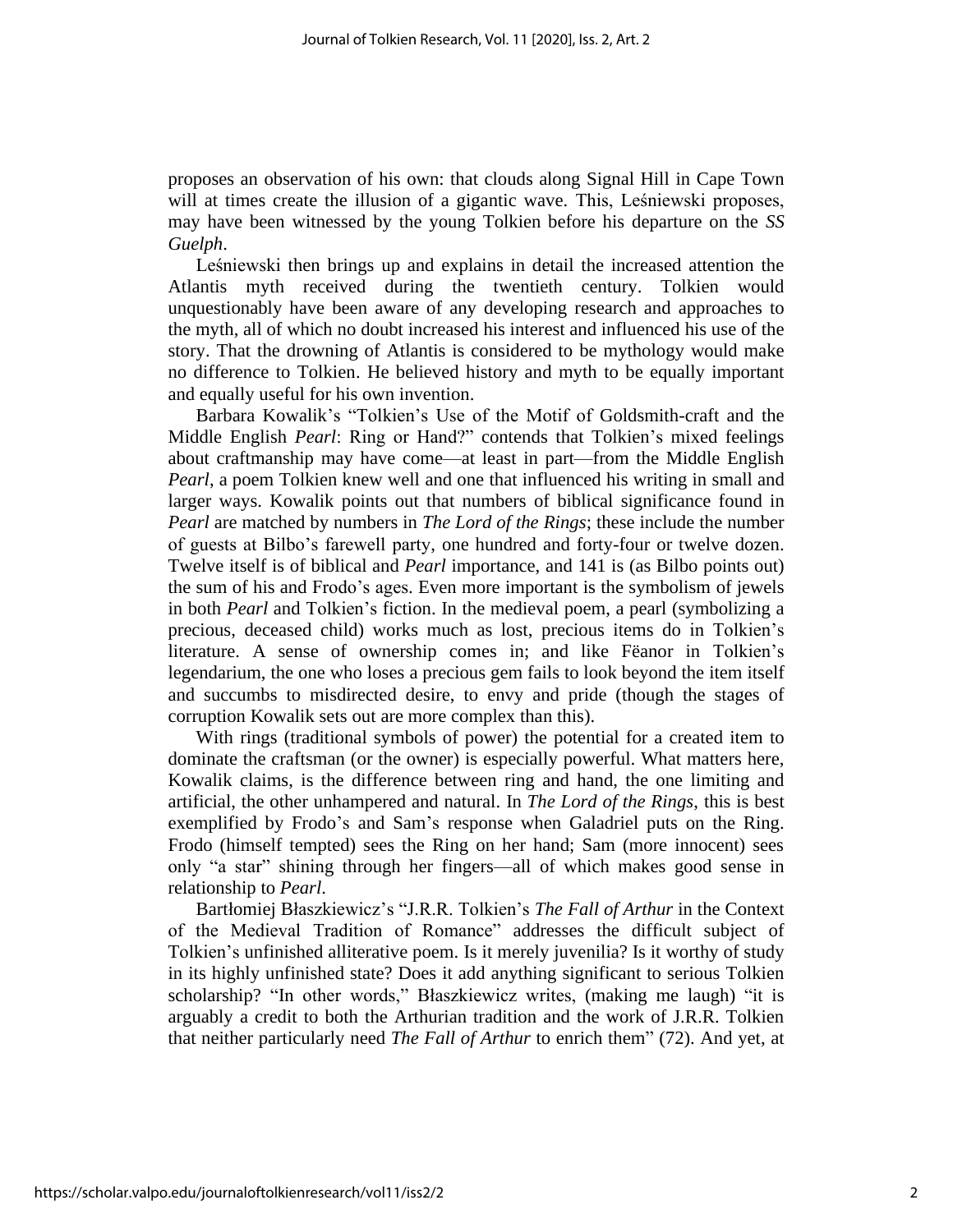the end of his essay, Błaszkiewicz acknowledges the poem does offer insight into Tolkien's "views on the nature of evil" and "his treatment of the theme of kingship"(81).

Tolkien was well versed in Arthur's story; and (typical of Tolkien) when he came to write his own version, he chose what he wanted from various accounts and added his own interpretations and his own versions of cause and effect. Tolkien's greatest changes come from strengthening or lessening the role of various characters, making Mordred, for example, "the principal advocate of the Saxon campaign" (73). Gawain too is granted a higher position, and Guinevere is given otherworldly connections as "fay" or "fay-woman," adding both to her attractiveness and to her danger.

In a nicely-presented section on the use of landscape to portray emotion or develop battle scenes, Błaszkiewicz quotes several passages of Tolkien's alliterative verse, passages so effective and well-written they should inspire those who have not read *The Fall of Arthur* to hurry up and do so.

"The Mythical Model of the World in *The Story of Kullervo*," by Andrzej Szyjewski examines the ways in which Tolkien drew from the Finnish *Kalevala*  for his own developing mythology and legendarium (particularly his Túrin Turambar tale) and the ways in which he attempted to smooth out inconsistencies in Kullervo's story. Like Bartłomiej Błaszkiewicz's chapter on *The Fall of Arthur*, Szyjewski's essay shows us Tolkien at work, revising and adapting a traditional story to match his preferences. There are places where Szyjewski can only speculate, but his understanding of Tolkien and Tolkien's creative process adds validity to this speculation.

Before looking closely at Tolkien's approach to Kullervo's story, Szyjewski gives background material on Elias Lönnrot's nineteenth-century compilation work and Tolkien's early awareness of that compilation, which led to his enduring interest in Finnish and Finnish mythology. In Szyjewski's words, "This means that the two crucial elements of his creation met for the first time, namely the transformation of the Finnish language into what would later become Quenya and the conversions of Finnish myths into Tolkien's own" (84).

The changes and rechanges Tolkien made in his own version of Kullervo's story include the invention of names (names based on Finnish but not the *Kalevala*), plus changes to Kallervo's family, to workers of magic, to the function of the gods, and to accounts of the dog Musti (who serves as a model for Huan, the hound of Valinor). Tolkien's *Story of Kullervo*, however, remained a work in processes. As Szyjewski writes, Tolkien soon began "to revise what he had already written, yet he never managed to complete his corrections and, by the end of the narrative, goes back to the 'traditional' names of both the characters and places" (94).